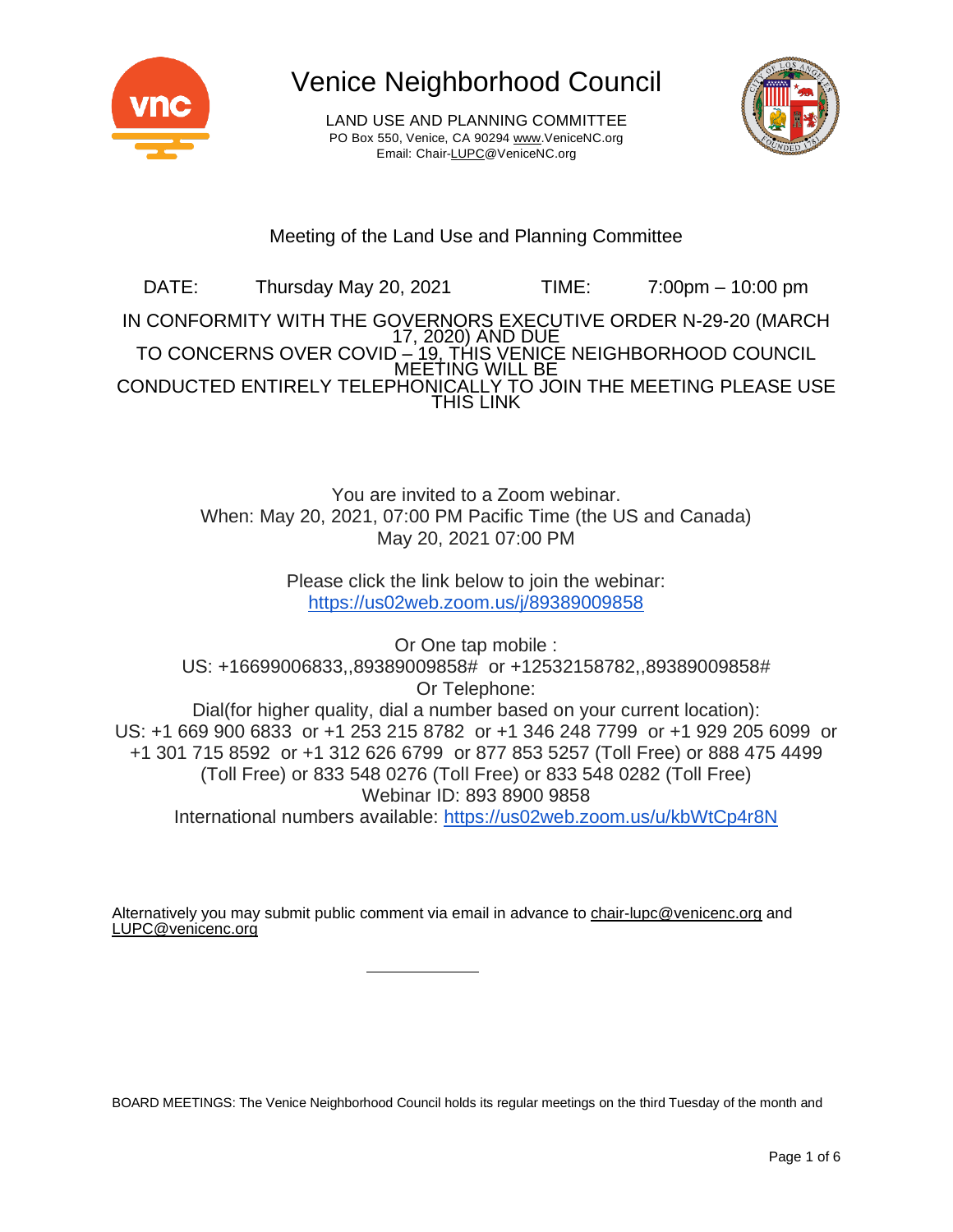#### LAND USE AND PLANNING COMMITTEE

PO Box 550, Venice, CA 90294 [www.VeniceNC.org](http://www.venicenc.org/)

Email: Chai[r-LUPC@VeniceNC.org](mailto:LUPC@VeniceNC.org)

may also call any additional required special meetings in accordance with its Bylaws and the Brown Act. All are welcome to attend.

TRANSLATION Services: Si requiere servicios de traducción, favor de notificar a la oficina 3 días de trabajo (72 horas) antes del evento. Si necesita asistencia con esta notificación, por favor llame a nuestra oficina 213.978.1551. PUBLIC ACCESS OF RECORDS: See last page.

PUBLIC COMMENT: See last page.

COMMUNITY IMPACT STATEMENTS: Any action taken by the Board may result in the filing of a related CIS DISABILITY POLICY: See last page.

ALL AGENDA TIMES ARE APPROXIMATE AND SUBJECT TO CHANGE ON THE NIGHT OF THE MEETING.

### AGENDA ITEMS

- 1. Call to Order
- 2. Roll Call

| Name                 | Present | Name           | Present |
|----------------------|---------|----------------|---------|
| Alix Gucovsky, Chair |         | Matthew Royce  |         |
|                      |         |                |         |
| <b>Barry Cassily</b> |         | Chris Zonnas   |         |
| <b>Tim Bonefeld</b>  |         | Shep Stern     |         |
| Daffodil Tyminski    |         | Michael Jensen |         |
|                      |         | Carlos Zubieta |         |

- 3. Approval of Minutes see draft minutes for May 6, 2021 at: <http://venicenc.org/land-use-committee.php>
- 4. Approval of Agenda
- 5. LUPC members to declare any conflicts of interest or ex parte communications relating to items on this meeting's agenda
- 6. Chair's Report
- 7. General Public Comment on non-agendized items related to Land Use and Planning 15 minutes
- 8. Presentation on SB 9 and SB 10 from John Heath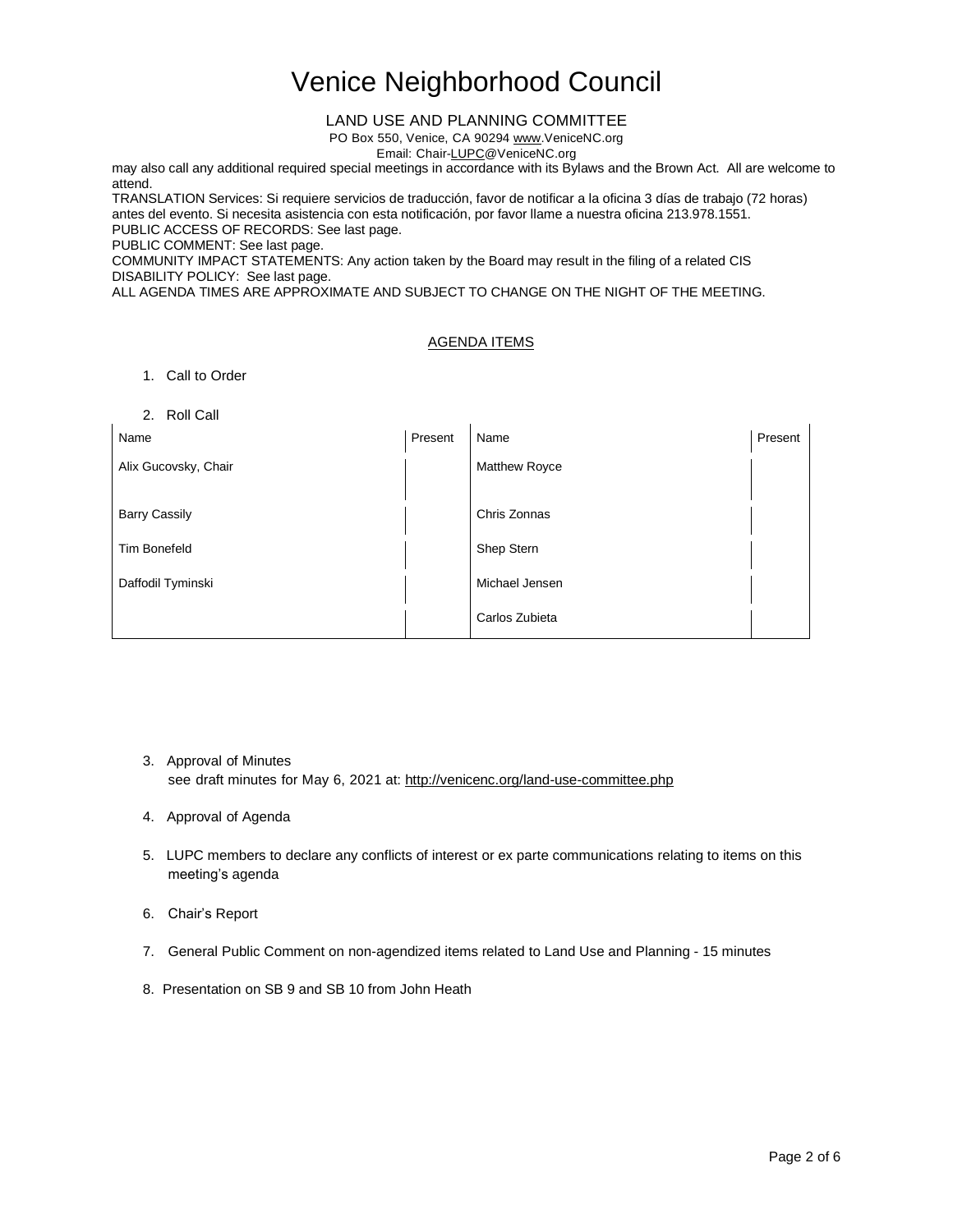LAND USE AND PLANNING COMMITTEE PO Box 550, Venice, CA 90294 [www.VeniceNC.org](http://www.venicenc.org/) Email: Chai[r-LUPC@VeniceNC.org](mailto:LUPC@VeniceNC.org)

#### 9 CASES FOR REVIEW

### A.

| Case:           | APCW-2021-2020-CDP-MEL-SPE-SPP-WDI                                         |
|-----------------|----------------------------------------------------------------------------|
| City Hearing:   | TBD                                                                        |
| Address:        | 1410 -1422 Main Street                                                     |
| Applicant:      | Three on the Tree LLC                                                      |
| LUPC Staff:     | <b>Barry Cassily</b>                                                       |
| Representative: | Tony Russo tony@crestrealestate.com                                        |
| City Staff      | Bindu Kannan Bindu. Kannan @lacity.org                                     |
|                 | Mike Bonin mike.bonin@lacity.org, Jason Douglas, Jason.Douglas@lacity.org, |
|                 |                                                                            |

Case Description:

• Demolition of the (2) existing single family dwellings and the construction of a new 3-story mixed use building (commercial  $+9$  new dwelling units) and a 2-story basement garage on (3) lots.

Public Comment & Possible Action: Motion

### B.

| Case:           | CPC-2020-5839-DB-CU-CDP-MEL-SPP-HCA                                        |
|-----------------|----------------------------------------------------------------------------|
| City Hearing:   | TBD                                                                        |
| Address:        | 522 Venice Boulevard                                                       |
| Applicant:      | Mandy Judaken 522 Venice Ilc, kalnei.nissan@gmail.com                      |
| LUPC Staff:     | Michael Jenssen and Shep Stern                                             |
| Representative: | Brian Silviera silviera.brian@gmail.coom                                   |
| City Staff      | Ira Brown ira.brown@lacity.org                                             |
|                 | Mike Bonin mike.bonin@lacity.org, Jason Douglas, Jason.Douglas@lacity.org, |

#### Case Description:

- Demolition of residential triplex currently used as a podshare, co-living to be replaced by 26 unit apartment building with 7 very low income units.
- The project seeks a conditional use permit pursuant to LAMC 12.24 (u) (26) to permit the following density bonuses 1. Permit a 20% reduction in required westerly side yard to allow a 4'10' side yard setback in lieu of the required 6' side yard setback pursuant to LAMC 12.09 1 B2 (a) 2. Permit a 60% reduction in required front yard setback in lieu of the required 15' front yard setback pursuant to LAMC 12.09.1.B1 and 3.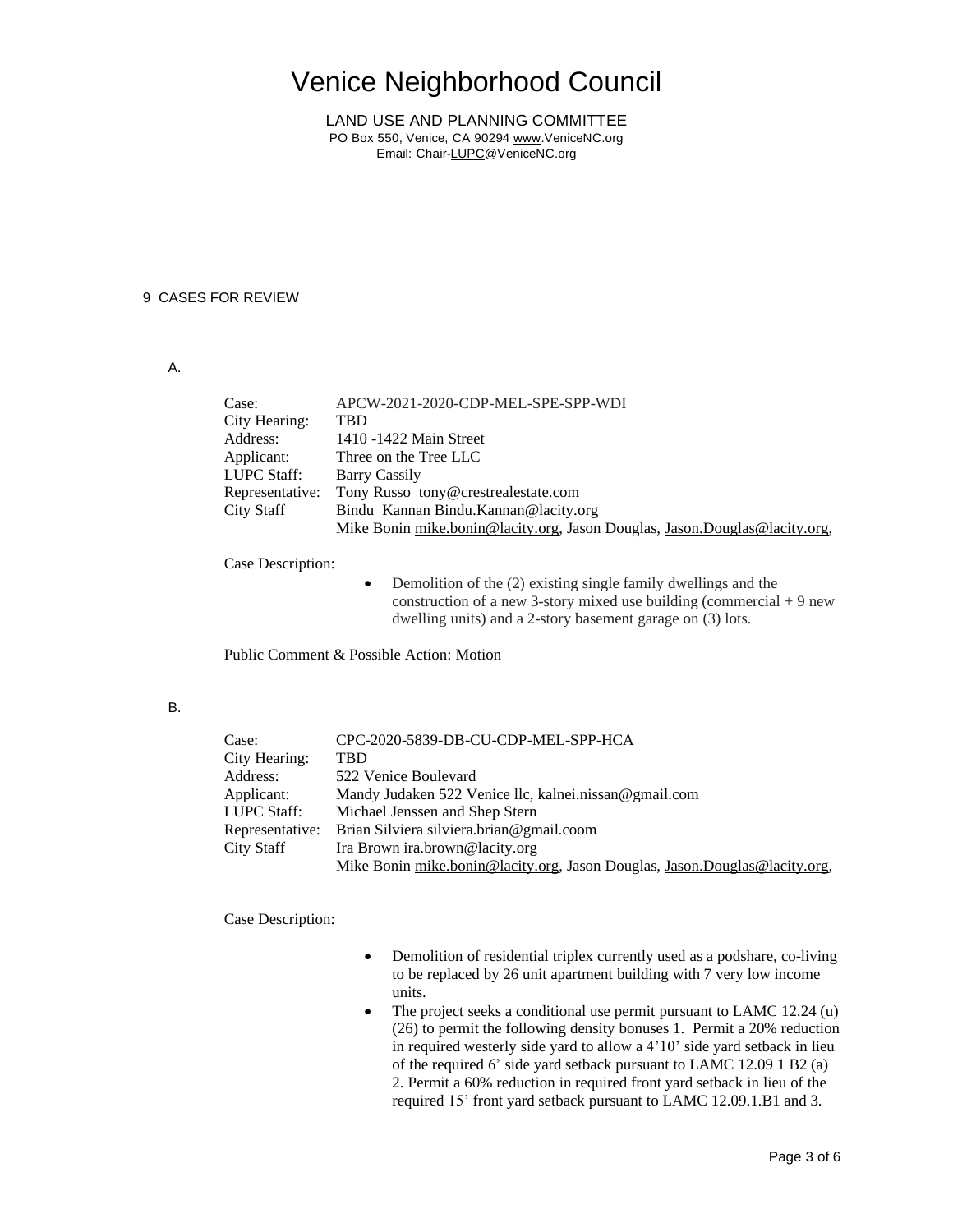#### LAND USE AND PLANNING COMMITTEE

PO Box 550, Venice, CA 90294 [www.VeniceNC.org](http://www.venicenc.org/)

Email: Chai[r-LUPC@VeniceNC.org](mailto:LUPC@VeniceNC.org)

Permit the project to provide 19 standard parking stalls and 12 compact parking stalls in lieu of the 1 standard parking space per dwelling unit minimum 26 standard stalls required pursuant to AMC 12.21.a

- A conditional use permit pursuant to LAMC 12.24 U 26 to permit a density bonus for a project for which the density increase is greater than the maximum 35% permitted in LAMC 12.22.A 25. In conjunction with the construction, use and maintenance of 26 for rent dwelling units in lieu of the 11 dwelling units otherwise permitted by LAMC 12.22.a.25 with 7 units reserved for very low income households utilizing parking option 1 in LAMC 12.22.a 25 and pursuant to LAMC 12.24 f
- Allow a 20% reduction in required westerly side yard to allow a 4'10' side yard setback in lieu of the required 6' side yard setback pursuant to LAMC 12.09.1.b2
- A coastal development permit pursuant to LAMC 12.20.2 to allow the demolition of an existing residential triplex and the construction of a new 26 unit apartment building having 19 market rate and 7 very low income units, 13,905 sq feet of residential floor area, 31 subterranean parking spaces and max height of 30 feet.

Public Comment & Possible Action: Motion

### C.

| Case:              |                                                         |  |
|--------------------|---------------------------------------------------------|--|
| City Hearing:      |                                                         |  |
| Address:           | Winston House 23 East Windward                          |  |
| Applicant:         | <b>Jake Matthews</b>                                    |  |
| <b>LUPC Staff:</b> | Michael Jenssen                                         |  |
|                    | Representative: Brian Silveira Silveira.brian@gmail.com |  |
| City Staff         |                                                         |  |
| Case Description:  |                                                         |  |

- Clarify condition 11 to reflect that a cover charge and or entrance fee may be charged only to enter the premisese during live entertainment events and that no cover charge and or entrance fee shall be charged for dining.
- Clarify condition 9 e to reflect service floor area allowed for restaurant/nightclub/entertainment venue use based on parking provided vczsp e. modified- A minimum of 58 parking spaces shall be provided by lease or covenant for use by patrons and employees of the restaurant. A copy of the lease or covenant shall be submitted to office of zoning administration Such parking shall be made available during the restaurants hours of operation. If parking is dispersed among 2 or more lots, not all of the parking spaces need to be available at the 11am opening hour of the restaurants operation but all the required parking spaces shall be available no later than 630pm at all times that the restaurant is open for business. Parking as required by the state coastal permis no 5-87-728 shall be provided in accordance with said permit and the required 22 parking spaces of said parking permit may be part of the 56 spaces required.
- An updated written parking plan shall be submitted to the satisifaction of znning administrator which includes but is not limited to the following components and requirements
	- 1. A site plan of available parking lots and spaces, 2, a valet parking pick uu and route plan, 3 the presence of parking attendants at all times, 4 a valet parking fee for patrons which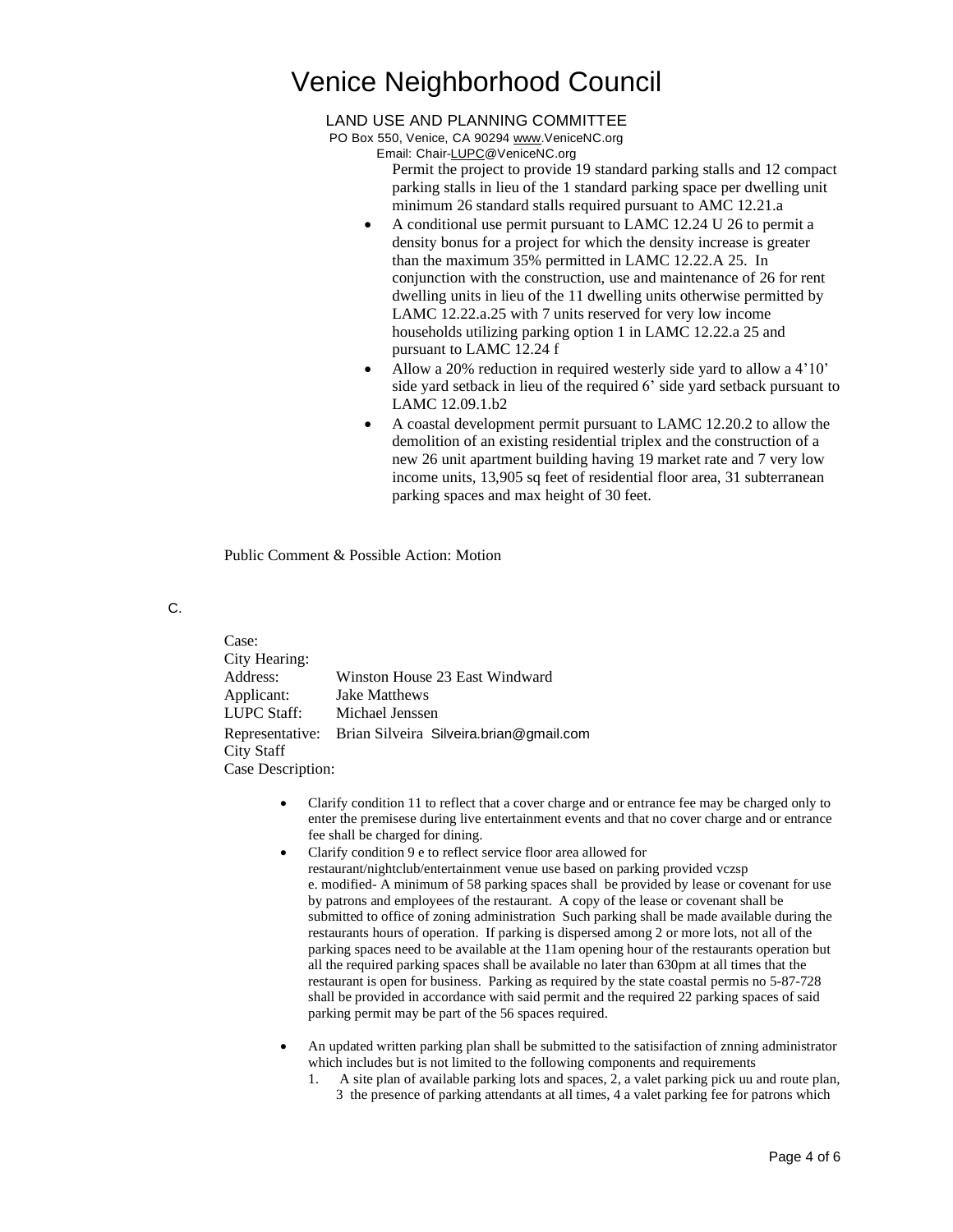LAND USE AND PLANNING COMMITTEE

PO Box 550, Venice, CA 90294 [www.VeniceNC.org](http://www.venicenc.org/)

Email: Chai[r-LUPC@VeniceNC.org](mailto:LUPC@VeniceNC.org)

does not exceed \$5, 5 a valet drop off, and pick up, 6 reference to valet parking in advertising, 7, advice to patrons who self park to use lots not streets.

- A request to clarify and or modify the conditions of the existing cub/cux permit no DIR -2000- 3597 (RV) (PA3) LADB and the fire department to recalculate total occupancy based on occupancy type. The maximum number of patrons shall not exceeed 150 persona at any one time.
- Remove condition 10 and replace with condition 24: Amplified music inside dining area shall be kept at a low volume such that any music playing shall not be audible beyond the premises including to the tenants in the building.

Public Comment & possible action/motion

## D.

| Case:             | DIR-2020-7248-CPD-MEL                                        |
|-------------------|--------------------------------------------------------------|
| City Hearing:     |                                                              |
| Address:          | 419 Grand Boulevard                                          |
| Applicant:        | Simon Watts and Grace Lee                                    |
| LUPC Staff:       | Shep Stern                                                   |
|                   | Representative: Rafael Martinez                              |
|                   | City Staff Brendan Ha Lau                                    |
| Case Description: |                                                              |
|                   | CDP SECOND STORY ADDITION TO EXISTING 1. STORY SINGLE FAMILY |

OND STORY ADDITION TO EXISTING 1- STORY SINGLE FAMILY DWELLING AND ADU SF SINGLE-FAMILY RESIDENCE..

Public Comment & Possible Action: Motion

## E. **FOR DISCUSSION**

DISCUSSION on Council File 21-0350 to build tiny houses, provide safe camping, and provide safe parking at various locations in CD11, Culver City, and Los Angeles County parking lots.

https://cityclerk.lacity.org/lacityclerkconnect/index.cfm?fa=ccfi.viewrecord&cfnumber=21 -0350

Public Comment & Possible Action: Motion